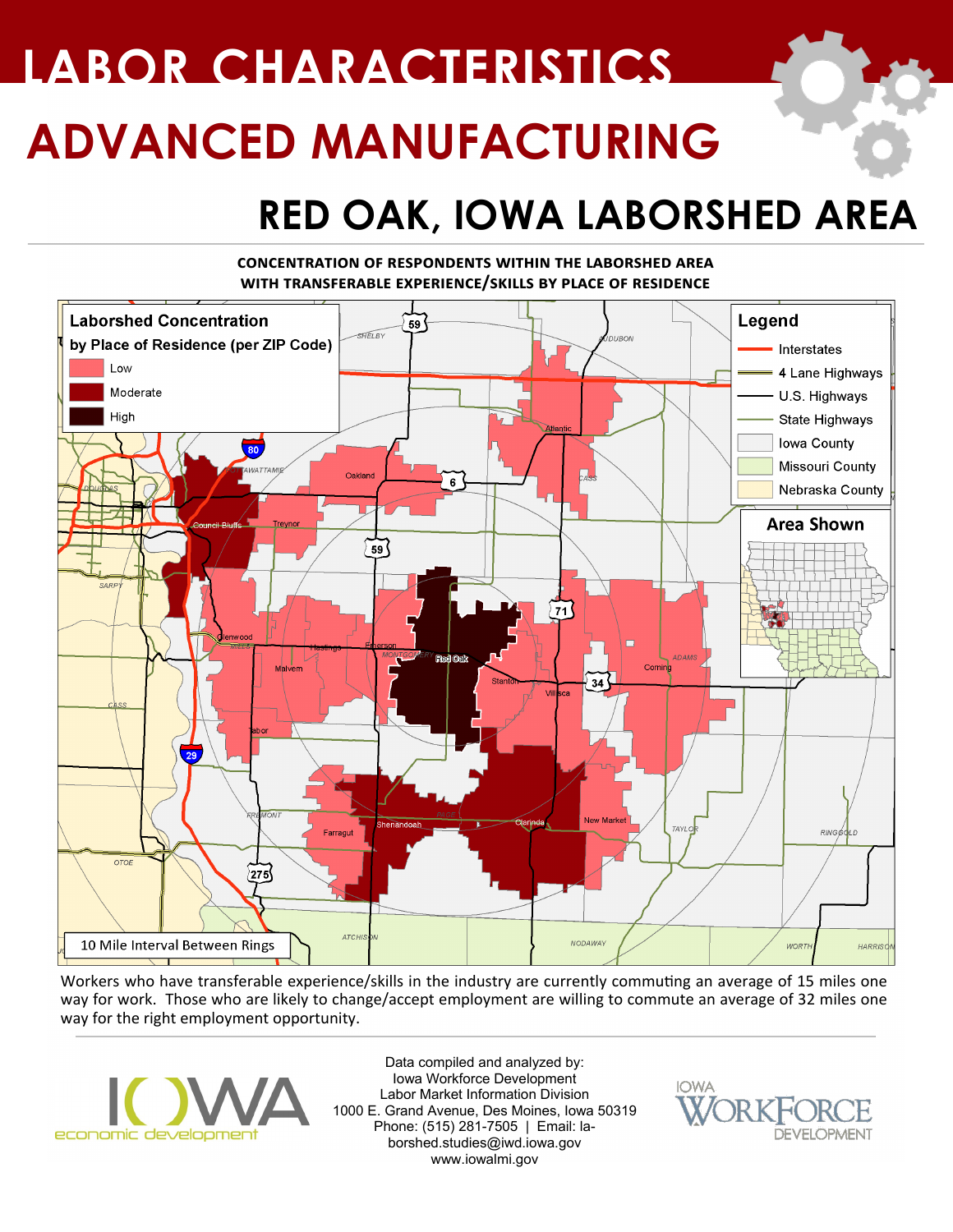## **LABOR CHARACTERISTICS ADVANCED MANUFACTURING**

#### **estimated available labor per occupational category:**

#### **business operations:**

- General & Operations Managers 152
- Sales Representatives 462
- <sup>D</sup> Shipping, Receiving, & Traffic Clerks 306

#### **production:**

- Supervisors of Mechanics, Installers, & Repairers 155
- Supervisors of Production Workers 463
- <sup>D</sup> Cleaning, Washing, & Metal Pickling Equipment Operators - 158
- Cutting, Punching, & Press Machine Operators 308
- Electrical & Electronic Engineering Technicians 153
- Furnace, Kiln, Oven, Drier, & Kettle Operators 157
- Helpers--Production Workers 311
- □ Inspectors, Testers, Sorters, Samplers, & Weighers 464
- Machinists 309
- Maintenance & Repair Workers, General 307
- Mixing & Blending Machine Operators 156
- Multiple Machine Tool Operators 773
- Production Workers, All Other 1,237
- □ Production, Planning, & Expediting Clerks 154
- Team Assemblers 618
- Welders, Cutters, Solderers, & Brazers 310

#### **material movers:**

- □ Heavy & Tractor-Trailer Truck Drivers 1,701
- Industrial Truck & Tractor Operators 159
- Laborers & Freight, Stock, & Material Movers, Hand 619
- <sup>D</sup> Light Truck or Delivery Services Drivers 312

#### **An estimated total of**

#### **9,744 people in the Laborshed area**

#### **current benefits: desired benefits:**

Health/Medical Insurance, 100% 100% 96.4% Health/Medical Insurance, 96.4% Insurance, Insurance, Pension/Retirement/401k, 82.1% **Health/Medical** Pension/Retirement/401k, 82.1% **Health/Medical** 73.7% Dental Coverage, 73.7% Dental Coverage, Dental Coverage, 66.1% Dental Coverage, 66.1 Pension/Retirement/401k, 63.2% 63.7 Pension/Retirement/401k, Incentive Reward Programs, 10.7% Incentive Reward Programs, 10.7% 47.4% Vision Coverage, 47.4% Paid Vacation, 19.6% Coverage, 44.6% Vision Coverage, 44.6% Life Insurance, 17.9% Vision Coverage, Disability Insurance, 8.9% Disability Insurance, 8.9% Paid-Time-Off, 8.9% Paid Holidays, 8.9% Life Insurance, 31.6% Vision

#### **estimated total by employment status** *(percentage)***:**



\*Employment status is self-identified by the survey respondent. The unemployment percentage does not reflect the<br>unemployment rate published by the U.S. Bureau of Labor Statistics, which applies a stricter definition.

□ 7.3% hold two or more jobs  $\Box$  Currently working an average of 50 hours/week

#### **employment stats:**

- 77.8% paid an hourly wage
- $88.9\%$  are/were employed full-time
- $7.9\%$  are/were employed seasonal/temporary
	- 3.2% are/were part-time

#### **educational level:**

**(52.4% have an education beyond high school)**



 Seasonal work - 54.5% Temporary work - 40.9%

Job sharing - 42.9%